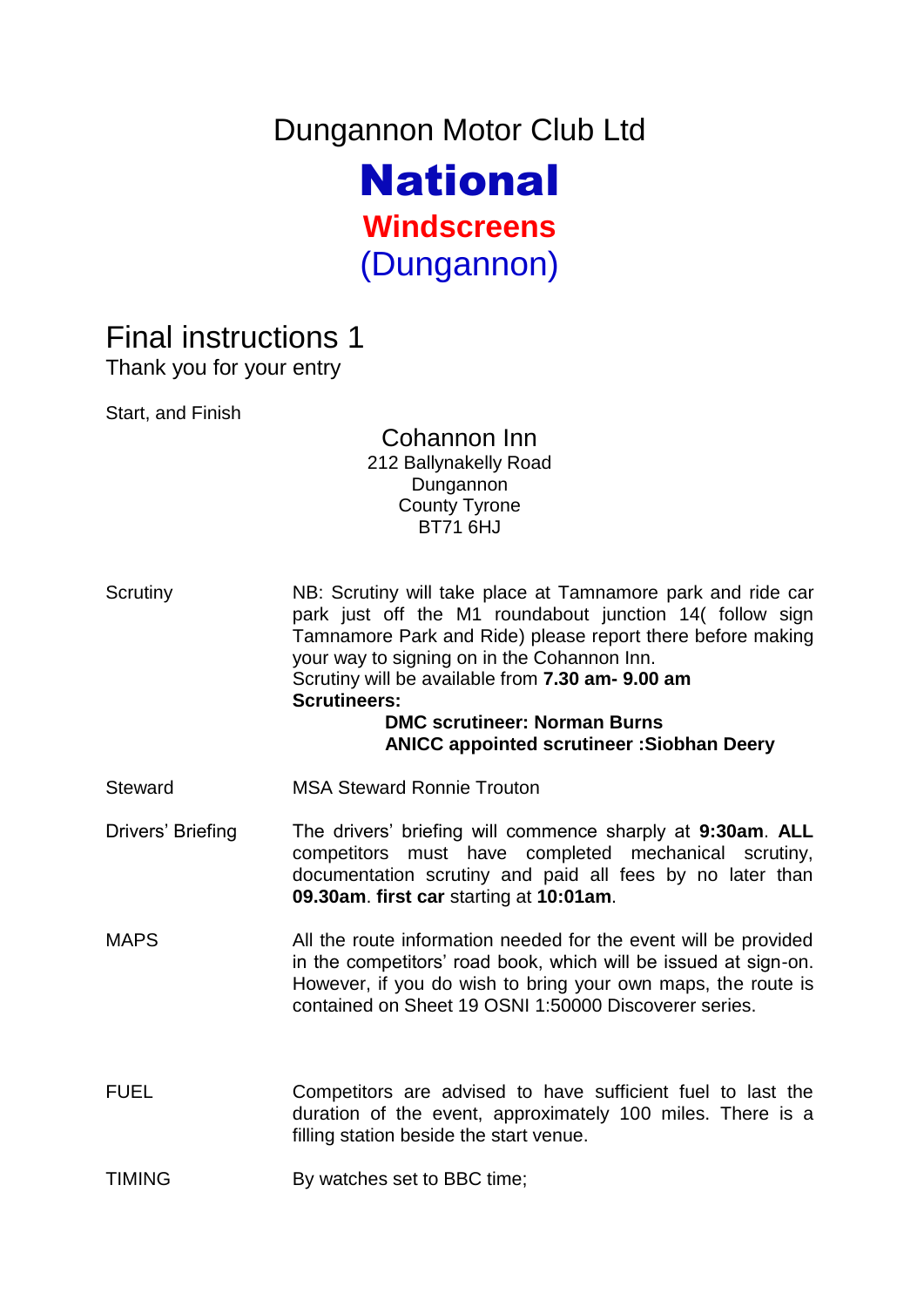| <b>CARS</b>          | Competitors are reminded that for scrutiny, cars must be taxed<br>and MOT'd and carry a warning triangle as well as a small<br>spill kit.<br>Competitors are reminded that cars must comply with R18 which                                                                                                                                                       |
|----------------------|------------------------------------------------------------------------------------------------------------------------------------------------------------------------------------------------------------------------------------------------------------------------------------------------------------------------------------------------------------------|
|                      | includes the following:                                                                                                                                                                                                                                                                                                                                          |
|                      | <b>Body</b>                                                                                                                                                                                                                                                                                                                                                      |
|                      | 18.1. Bodywork must represent the manufacturer's original<br>profile and may include any optional extras available directly<br>from the manufacturer.<br>18.1.1. Bumpers must be fitted.                                                                                                                                                                         |
|                      | 18.1.3. Vehicles must not have wheel arch extensions, unless<br>fitted by the manufacturer as a standard item to the body shape.<br>18.1.4. All major internal trim as fitted to the body type by its<br>original manufacturer when offering it for sale must be retained.<br>This trim will include headlinings, inside door panels, carpets<br>and rear seats. |
|                      | 18.1.5. Front seats may be improved or replaced.<br>18.1.6. The trim, including the rear seat may be cut to allow the<br>fitting of a safety cage.                                                                                                                                                                                                               |
|                      | 18.1.7. If equipped with a non standard fuel tank it must be<br>separated from the driver/passenger compartment by a<br>protective bulkhead of non-flammable material<br>preventing the passage of fluid or flame.                                                                                                                                               |
|                      | 18.1.8. Full harness seat belts may be fitted.<br>18.1.9. Guards may be fitted beneath the vehicle to provide<br>protection from damage.                                                                                                                                                                                                                         |
| <b>NAVIGATION</b>    | The competitors' road book will contain tulips for all public road<br>sections, and diagrams for all tests.                                                                                                                                                                                                                                                      |
|                      | To this end, if any competitors have any questions in terms of<br>timing, road books or test diagrams please do not hesitate to<br>speak to one of the organising team. We will be only too glad<br>to help!                                                                                                                                                     |
| <b>REFRESHMENTS</b>  | Breakfast is included in your entry fee and Lunch will be<br>available to purchase in the signing on area.                                                                                                                                                                                                                                                       |
| <b>DOCUMENTATION</b> | Competitors will be required to produce a current DMC<br>membership card. Membership will be available at sign-<br>on, at a cost of £10 per person.                                                                                                                                                                                                              |
|                      |                                                                                                                                                                                                                                                                                                                                                                  |